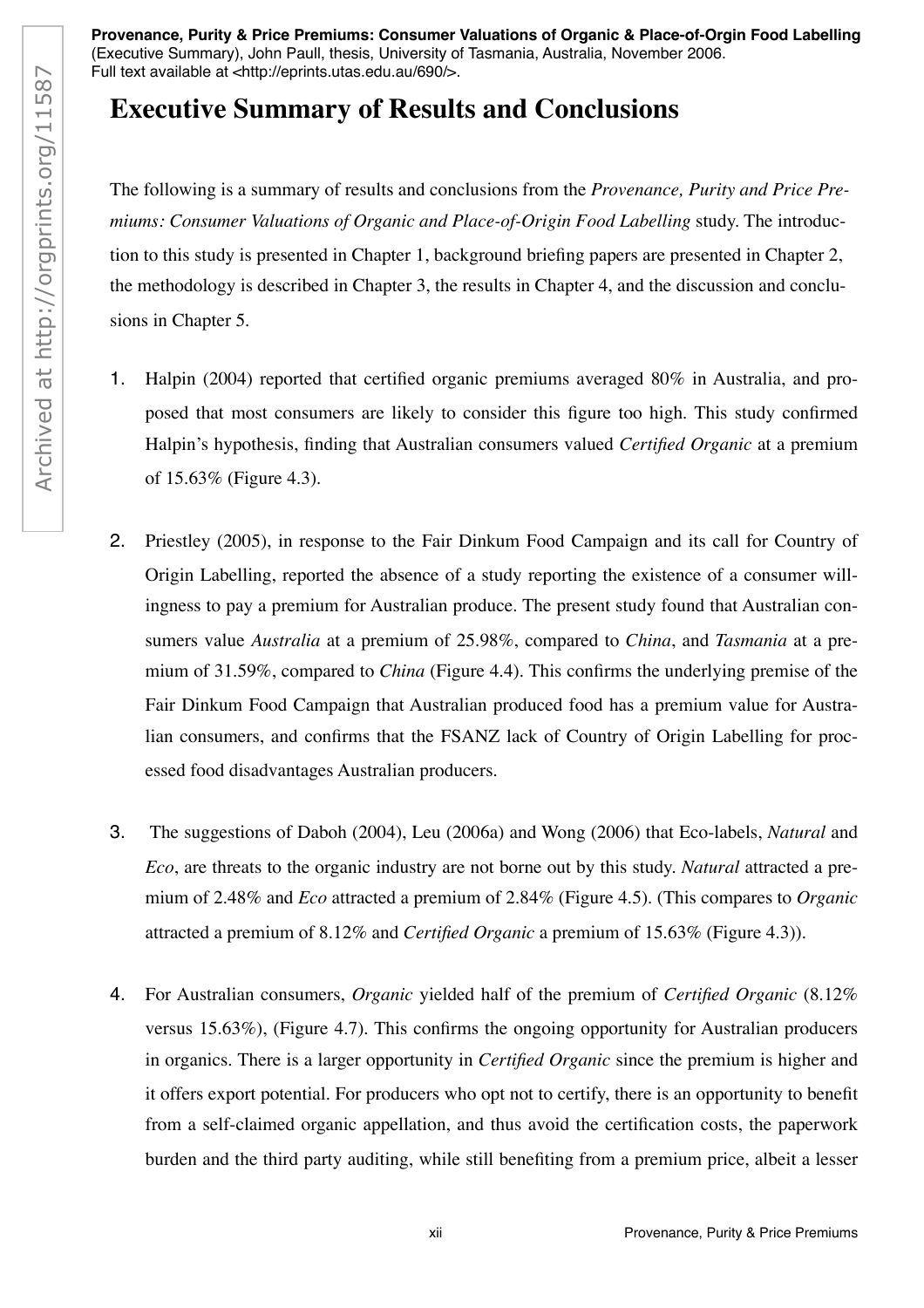premium. (This option is not available for Australian or Chinese producers marketing in China, where "organic" is now a controlled term and can only be applied there to *Certified Organic*).

- 5. All three treatment variables (Organic, Provenance and Eco), added significant value for Australian consumers (Figure 4.1, Figure 4.2). This confirms the representations by both Pollan (2006), and Singer & Mason (2006), that food narratives are now important elements in food choice for consumers.
- 6. Notwithstanding that this study reports many interaction effects, the major treatment variable results are very robust, across almost all treatment and demographic conditions. With only rare or no exceptions, (a) *Certified Organic* attracts a premium over *Organic*, and *Organic* over *null*, (b) *Australia* and *Tasmania* both attract a premium over *China,* and (c) *Natural* and *Eco* attract a premium over *null*. The interactions reported here, with few exceptions, are ordinal (rather than disordinal); that is, where there are interactions, they mostly take the role of moderating, weakening, or strengthening an effect, rather than reversing it.
- 7. *China* suffers a 30% "trust deficit", with respondents indicating they did not trust Chinese labelling and/or certification. This manifested in *China/Certified Organic* attracting a premium of 11.62% compared to *Australia/Certified Organic* yielding a premium of 16.48%. *Tasmania/ Certified Organic* yielded a premium of 17.95% (Figure 4.7).
- 8. The premiums that *Natural* and *Eco* attract, are reduced by half, when they are coupled with *Certified Organic*. While *Eco* by itself adds 4.12%, when coupled with *Certified Organic*, it adds only 1.9% (Figure 4.9).
- 9. Adding *Eco* to a *China* label is likely to be about twice as effective as adding *Natural* (yielding a 2.89% premium compared to 1.69%) (Figure 4.11). For the Provenances *Australia* and *Tasmania*, both *Eco* and *Natural* are equally valued.
- 10. Income and gender have no impact on food valuations based on Organic status, Provenance or Eco (Table 4.9).
- 11. The Age  $\leq 20$  group (i.e. 20 years and under) does not value *Organic* or *Certified Organic* (Figure 4.14). The question is, is this "just" an age effect (and they will grow out of it), or is it a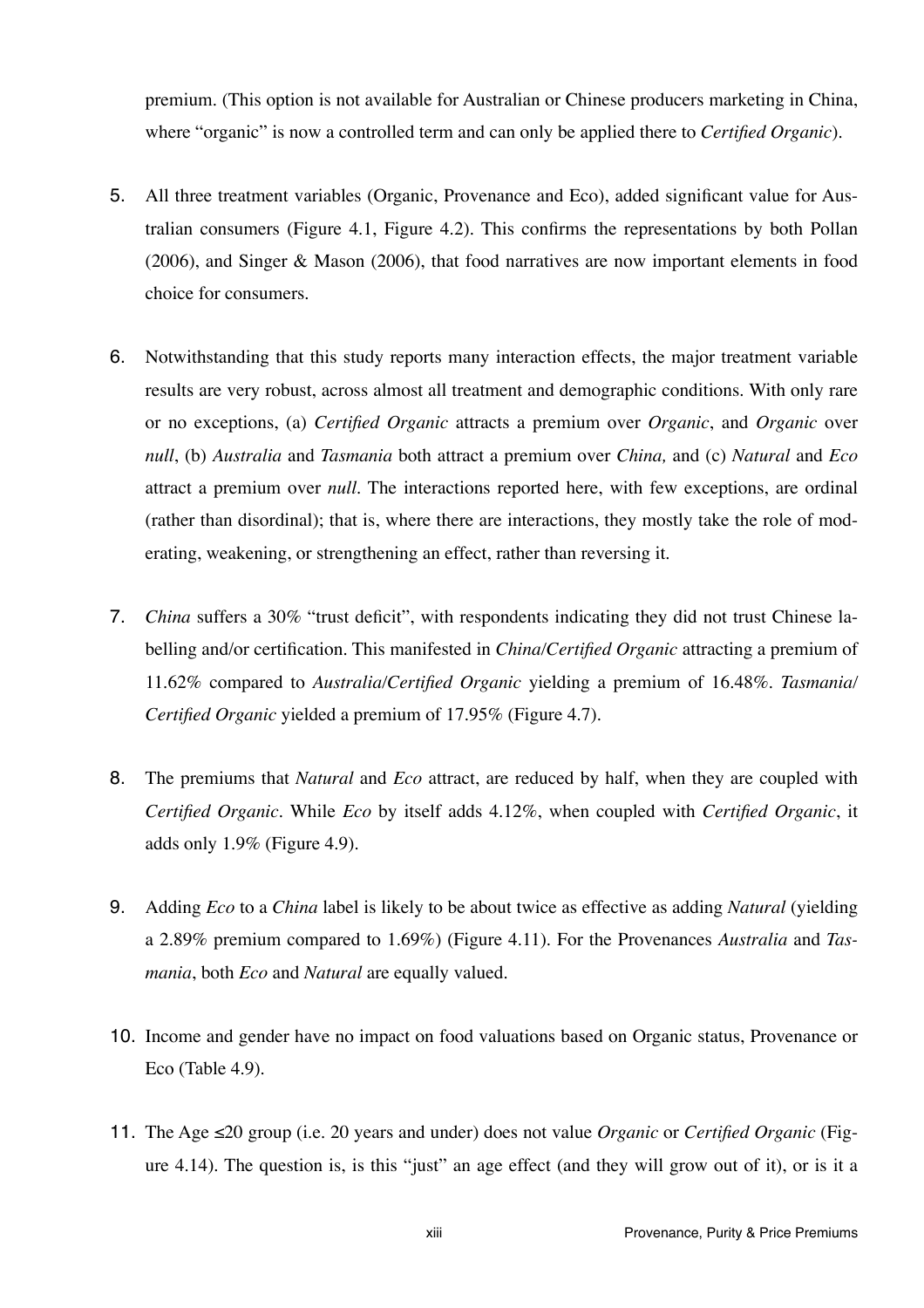generational effect and that organic appellations are nugatory for them (and they will carry this valuation strategy with them as they age)?

- 12. The Primary Education group attributes no value to *Organic* or *Certified Organic* (Figure 4.16), even exhibiting a negative trend.
- 13. The more frequently people purchase organics, the higher the premium they attribute to *Organic* and *Certified Organic* (Figure 4.18).
- 14. Half of the premium for *Certified Organic* can be attributed to "certified" and half to "organic" (Figure 4.3). However, for people related to the organics industry, this changes to approximately 20% contributed by "organic" and 80% of the premium attributable to "certified' (Figure 4.20).
- 15. The Age  $\leq 20$  group discriminates on Provenance less than other age groups (Figure 4.22).
- 16. The Provenance *Tasmania* (compared to *Australia*), is valued up 9.8% by Tasmanians, up just 1.3% for mainland Australians, and is valued down 5.6% for Overseas residents (Figure 4.24).
- 17. The Primary Education group values *Australia* over *China*, less than half as much as Secondary and Tertiary Education groups (12.5% compared to 27.3% and 27.7%), and it values down *Tasmania* (Figure 4.26).
- 18. Main Shoppers are more discriminating on Provenance than Not Main Shoppers, i.e. they attach larger premiums to *Australia* and *Tasmania* (over *China*), (27.8% and 34.5%, compared to 19.7% and 21.6%), (Figure 4.28).
- 19. The Age 61+ group (i.e. 61 years and older) valued up *Certified Organic/China*, but at half the rate of other groups, (Age 61+ valued up *Certified Organic/China* 6.65%, compared to 14.75% for Age 21-40) (Figure 4.29).
- 20. The Tertiary Education group values down unadjuncted Provenance labels (indicating their preference for more sophisticated labelling) (Figure 4.32).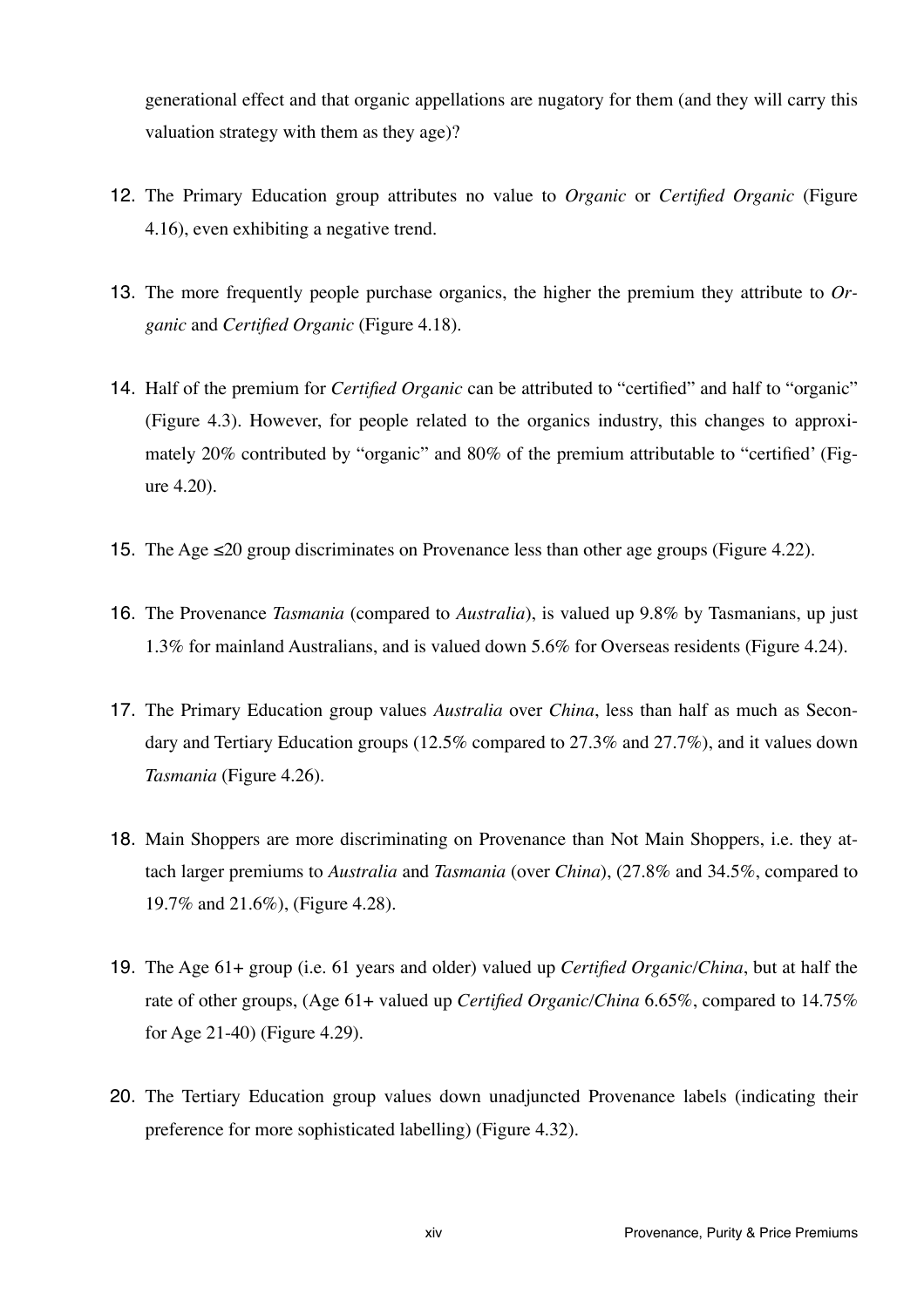- 21. Female/Not Main Shoppers discriminate less on Provenance than other gender x shopper groups; relative to other groups, they value up *China*, and value down *Tasmania* (Figure 4.35).
- 22. The Male/Never Purchase Organic group values up *Australia* (over *China*) more than other Male x organic shopper groups, and values *Tasmania* equally to *Australia* (Figure 4.37).
- 23. The Age  $\leq$ 20/Below Average Income group does not discriminate on Provenance (Figure 4.39).
- 24. Not Main Shoppers who are mainland Australians, or who report Below Average Income, discriminate on Provenance less than other groups (Figure 4.41).
- 25. All groups across all demographics value *Australia* over *China,* and *Tasmania* over *China*, and there is a main effect of *Tasmania* > *Australia* (Figure 4.4), nevertheless a variety of demographic groups value Australia over Tasmania (e.g. Figure 4.45)
- 26. The Primary Education Main shopper group prefers simple labelling and the addition of *Natural* and *Eco* detracts value (Figure 4.47).
- 27. For almost all groups *Natural* and *Eco* add value, some groups equally, some *Natural > Eco* and some *Eco > Natural* (Figure 4.49, Figure 4.50).
- 28. Interactions in this study establish that the value of food based on labelling variables is a complex and multi-factorial process and is a field ripe for further research (Table 4.11, Table 4.12 & Table 4.13)
- 29. China is already the world's largest producer of many food crops, continues to rapidly expand this sector, has embarked on both a major food export effort, and on a bold programme of converting large areas of production to organic (Figure 2.1). China is now number one in the world for horticultural organically managed land (Figures 2.2), and has the potential to soon be in the position to redefine the standard of internationally traded food as *Certified Organic*, which would severely disadvantage Australian chemically-dependent food producers.
- 30. China is using organics as a means to (a) address pollution issues of farming practices (b) improve health for farm workers and consumers (c) bring wealth to farmers and (d) ensure access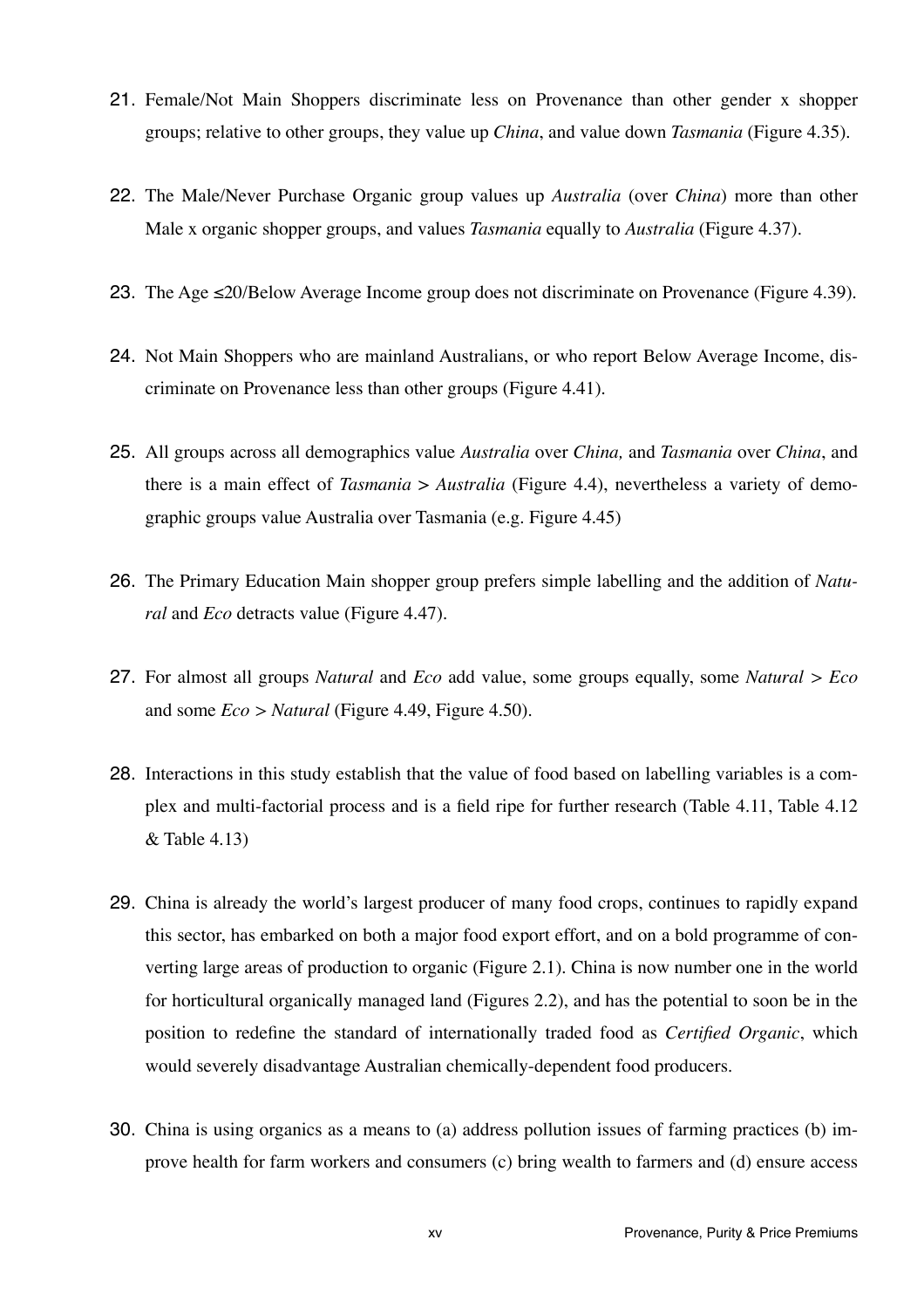of Chinese produce to export markets. This study confirms that *Certified Organic* adds value for Australian consumers for food from China. (Figure 4.7).

- 31. Australian and Tasmanian farmers are lagging the world in conversion to organic (Figure 2.14). As markets are increasingly able and willing to test for pesticide residues, local farmers who persist with the *status quo* are at risk of producing the food equivalent of excellent quality vinyl records in an iPod world. This study identifies *Certified Organic* as the best available opportunity for Australian farmers and producers to add value to their produce.
- 32. There are already organic cities, towns, villages and precincts in many countries, though not in Australia. To date there is no declared organic island, although several islands are examining this option. In the meantime, there is the opportunity for Tasmania or Australia to achieve "first organic island" status.
- 33. Adjunctive labelling of food adds significant value for Australian consumers (Figure 4.2), and is an opportunity for Tasmanian and Australian mainland food producers. The value of Tasmanian produced food "once packed and processed" is AU\$2,090 million (Griffiths, 2005, p. 4). With the Certified Organic premium of 15.63%, there is the potential for Tasmania to add AU\$327 million to the value of its production, from conversion to organic systems.
- 34. The last decade has witnessed the increasing exporting of Australian jobs, firstly manufacturing and secondly service industries, to lower cost countries, particularly China and India. Farming will be the third wave of this offshoring, unless a convincing case for exceptionalism can be mounted, or Australian producers capitalise on the value they can add, rather than the cost they can subtract. Australia may have a world class chemically-dependent food production system, that may be in terminal decline, if chemical-farming and its chemical-food products, are rapidly becoming anachronisms. Organic is an option that Australian farmers might examine, while options remain, and for the same reasons as Chinese farmers are embracing organics. Alternatively, the offshoring of Australian farms and jobs has the potential for environmental dividends, if Australian farms revert to native vegetation, due to being economically non-viable as farms.
- 35. This study found that the World Wide Web was an excellent, effective and efficient medium for conducting this type of research, offering design, researcher and respondent benefits. This me-